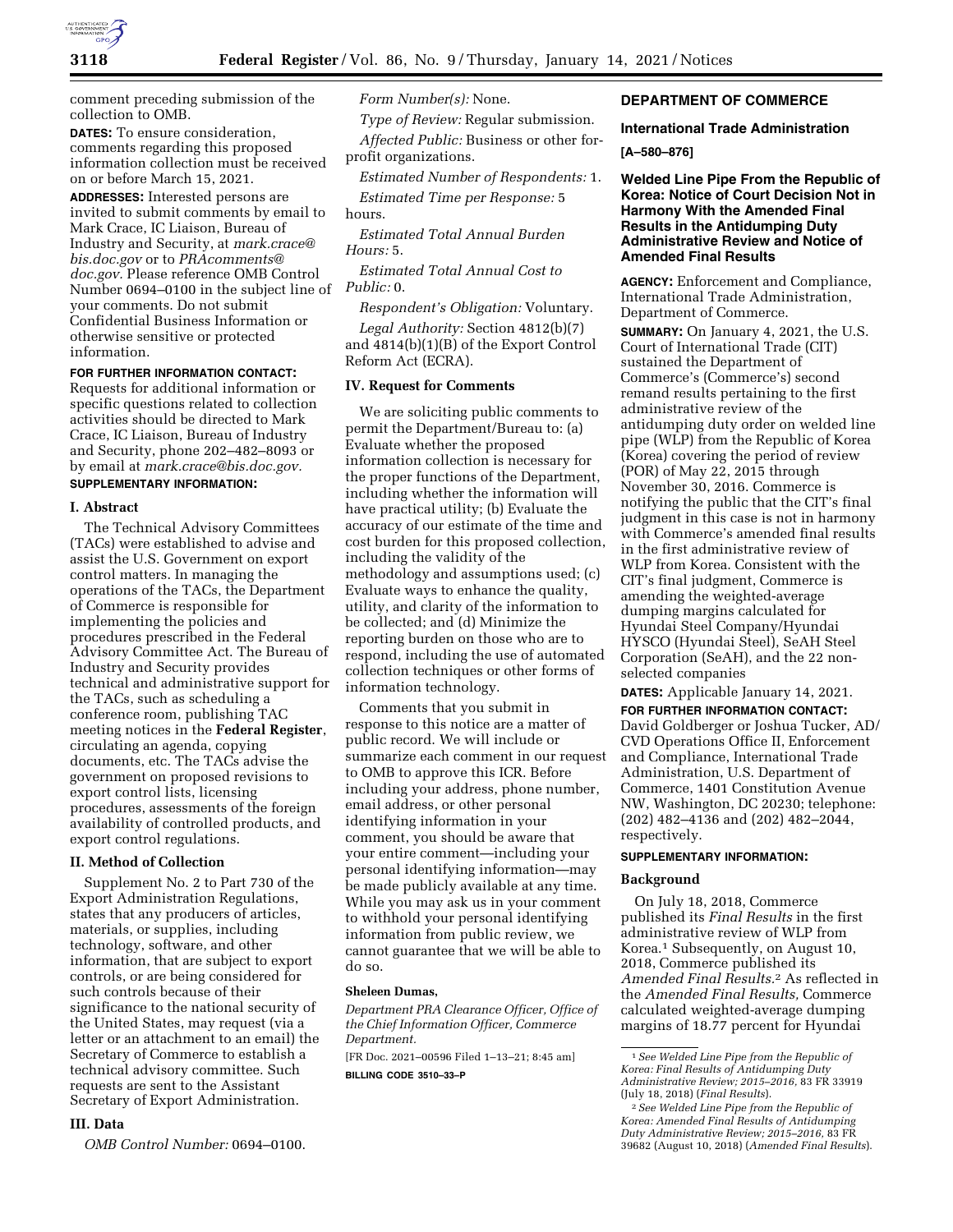Steel, 14.39 percent for SeAH, and 16.58 percent for the 22 companies receiving the review-specific average rate.3

Hyundai Steel, SeAH, NEXTEEL Co., Ltd. (NEXTEEL), and Husteel Co., Ltd. appealed Commerce's *Final Results,* as amended by the *Amended Final Results,*  to the CIT. On January 3, 2020, the CIT remanded for Commerce to explain or reconsider its: (1) Rejection of SeAH's third country sales to calculate normal value (NV); (2) finding of a particular market situation (PMS) in the Korean market for the hot-rolled coil input; and (3) PMS adjustment to the respondents' cost of production (COP) for the purposes of the sales-below-cost test.4 On April 1, 2020, Commerce issued the First Remand Results, in which, under protest, it: (1) Relied on SeAH's thirdcountry sales to calculate NV; (2) determined that there is no PMS that distorts the COP of WLP; and (3) recalculated the weighted-average dumping margins for Hyundai Steel and SeAH without the PMS adjustment to the COP for the sales-below-cost test.5 As a result, Commerce calculated revised weighted-average dumping margins for Hyundai Steel and SeAH of 9.24 percent and 4.70 percent, respectively. In addition, as a result of Commerce's recalculation of the weighted-average dumping margins for the mandatory respondents, Commerce revised the review-specific average rate applied to the non-selected respondents to 6.97 percent.

The CIT sustained Commerce's First Remand Results with respect to these issues.6 In addition, the CIT granted Commerce's request for a remand to consider whether to apply a constructed export price (CEP) offset to SeAH's Canadian sales.7 On September 16, 2020, Commerce issued its Second Remand Results, in which it: (1) Granted SeAH a CEP offset; (2) calculated a revised weighted-average dumping margin for SeAH of 4.23 percent; and (3) and revised the reviewspecific average rate applied to the nonselected respondents to 6.74 percent.<sup>8</sup> On January 4, 2021, the CIT sustained Commerce's Second Remand Results.

#### **Timken Notice**

In its decision in *Timken,*9 as clarified by *Diamond Sawblades,*10 the Court of Appeals for the Federal Circuit held that, pursuant to section 516A(c) and (e) of the Tariff Act of 1930, as amended (the Act), Commerce must publish a notice of a court decision that is not ''in harmony'' with a Commerce determination and must suspend liquidation of entries pending a "conclusive" court decision.<sup>11</sup> The CIT's January 4, 2021 judgment in this case constitutes a final decision of that court that is not in harmony with Commerce's *Final Results,* as amended by the *Amended Final Results.* This notice is published in fulfillment of the publication requirements of *Timken* and section 516A of the Act.

# **Amended Final Results**

Because there is now a final court decision, Commerce is amending its *Amended Final Results* with respect to the weighted-average dumping margins for Hyundai Steel, SeAH, and the nonselected respondents.12 The revised weighted-average dumping margins are as follows:

| Exporter/producer         | Weighted-<br>average<br>dumping<br>margin<br>(percent) |
|---------------------------|--------------------------------------------------------|
| Hyundai Steel Company/    |                                                        |
| Hyundai HYSCO             | 9.24                                                   |
| SeAH Steel Corporation    | 4.23                                                   |
| AJU BESTEEL CO., Ltd      | 6.74                                                   |
| Daewoo International Cor- |                                                        |
| poration                  | 6.74                                                   |
| Dong Yang Steel Pipe      | 6.74                                                   |
| Dongbu Incheon Steel Co   | 6.74                                                   |
| Dongbu Steel Co., Ltd     | 6.74                                                   |
| Dongkuk Steel Mill        | 6.74                                                   |
| EEW Korea Co, Ltd         | 6.74                                                   |
| HISTEEL Co., Ltd          | 6.74                                                   |
| Husteel Co., Ltd          | 6.74                                                   |
| Keonwood Metals Co., Ltd  | 6.74                                                   |
| Kolon Global Corp         | 6.74                                                   |
| Korea Cast Iron Pipe Ind. |                                                        |
| Co., Ltd                  | 6.74                                                   |
| Miju Steel MFG Co., Ltd   | 6.74                                                   |

9*See Timken Co.* v. *United States,* 893 F.2d 337, 341 (Fed. Cir. 1990) (*Timken*).

10*See Diamond Sawblades Mfrs. Coalition* v. *United States,* 626 F.3d 1374 (Fed. Cir. 2010) (*Diamond Sawblades*).

11*See* sections 516A(c) and (e) of the Act.

<sup>12</sup> The review-specific average rate is based on the simple average margin for those companies selected for individual review. Because we cannot apply our normal methodology of calculating a weightedaverage margin due to requests to protect business proprietary information, we find this rate to be the best proxy of the actual weighted-average margin determined for the mandatory respondents. *See Ball Bearings and Parts Thereof from France, et al.: Final Results of Antidumping Duty Administrative Reviews, Final Results of Changed-Circumstances Review, and Revocation of an Order in Part,* 75 FR 53661, 53663 (September 1, 2010).

| Exporter/producer                                                 | Weighted-<br>average<br>dumping<br>margin<br>(percent) |
|-------------------------------------------------------------------|--------------------------------------------------------|
| MSTEEL Co., Ltd<br>NEXTEEL Co., Ltd<br>Poongsan Valinox (Valtimet | 6.74<br>6.74                                           |
| Division)                                                         | 6.74                                                   |
| POSCO                                                             | 6.74                                                   |
| Sam Kang M&T Co., Ltd                                             | 6.74                                                   |
| Sin Sung Metal Co., Ltd<br>Soon-Hong Trading Com-                 | 6.74                                                   |
| pany                                                              | 6.74                                                   |
| Steel Flower Co., Ltd                                             | 6.74                                                   |
|                                                                   | 6.74                                                   |
|                                                                   |                                                        |

#### **Cash Deposit Requirements**

Because there have been subsequent administrative reviews involving Hyundai Steel, SeAH, and the nonselected respondents covered by the review-specific average rate, the cash deposit rates for these exporters will remain the rate established in the most recently-completed administrative review in which they received a cash deposit rate.

# **Liquidation of Suspended Entries**

In the event that the CIT's final judgment is not appealed or, if appealed, is upheld by a final and conclusive court decision, Commerce will instruct U.S. Customs and Border Protection (CBP) to assess antidumping duties on unliquidated entries of subject merchandise based on the importerspecific assessment rates recalculated for: (1) Hyundai Steel in the First Remand Results; and (2) SeAH and the non-selected respondents covered by the review-specific average rate (subject to this litigation) in the Second Remand Results.

Consistent with Commerce's assessment practice, for entries of subject merchandise during the POR produced by Hyundai Steel or SeAH for which they did not know that the merchandise was destined for the United States, we will instruct CBP to liquidate unreviewed entries at the all others rate if there is no rate for the intermediate company(ies) involved in the transaction.13

Finally, during the pendency of litigation, including any appeal, Commerce remains enjoined by Court order from liquidating entries: (1) Produced and/or exported by Hyundai Steel, SeAH, NEXTEEL, or Husteel; (2) the subject of *Final Results,* as amended by the *Amended Final Results;* (2) entered, or were withdrawn from

<sup>3</sup> *Id.,* 83 FR at 39682–83.

<sup>4</sup>*See Husteel Co., Ltd. et al.* v. *United States,* 426 F. Supp. 3d 1376 (CIT 2020).

<sup>5</sup>*See* Final Results of Redetermination Pursuant to Court Remand, Consol. Court No. 18–00169, dated April 1, 2020 (First Remand Results), at 1– 2.

<sup>6</sup>*See Husteel Co., Ltd. et al.* v. *United States,* 463 F. Supp. 3d 1334 (CIT 2020) (*Husteel II*).

<sup>7</sup>*See Husteel II,* 463 F. Supp. 3d at 1343–1344. 8*See* Final Results of Redetermination Pursuant to Second Court Remand, Consol. Court No. 18– 00169, dated September 16, 2020 (Second Remand Results).

<sup>13</sup>For a full discussion of this practice, *see Antidumping and Countervailing Duty Proceedings: Assessment of Antidumping Duties,* 68 FR 23954 (May 6, 2003).